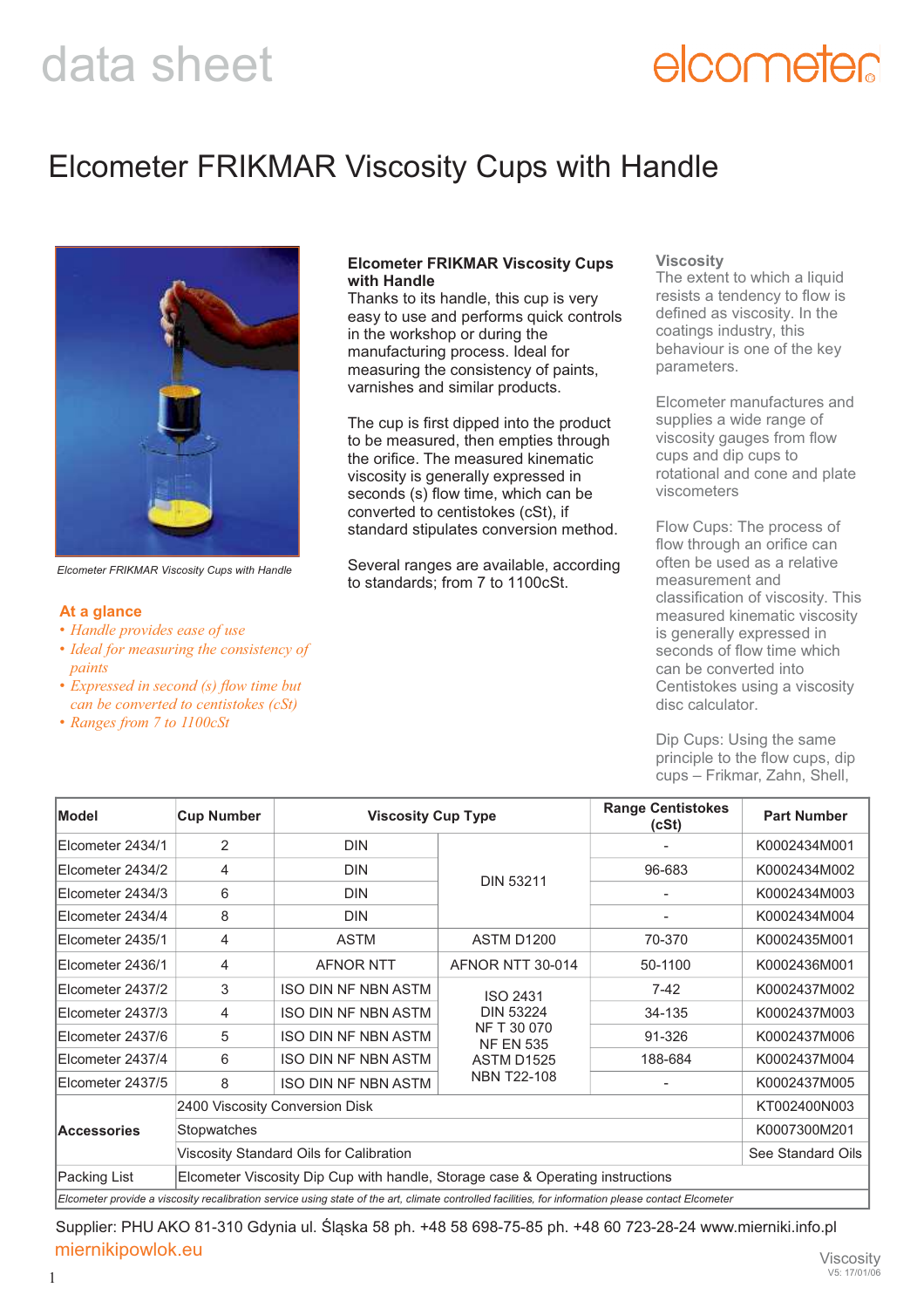# elcometer

## Flow & Dip Cups

| Viscosity Cup Reference Table <sup>1</sup> |                |                |                |                |                                                 |                              |                   |  |
|--------------------------------------------|----------------|----------------|----------------|----------------|-------------------------------------------------|------------------------------|-------------------|--|
| <b>Cup Type</b>                            | Range (Cts)    |                | Time (seconds) |                | <b>Advised Standard</b>                         | <b>Kinematic** Viscosity</b> | <b>Drain Time</b> |  |
|                                            | <b>Minimum</b> | <b>Maximum</b> | <b>Minimum</b> | <b>Maximum</b> | Oil                                             | (Cts)                        | (Seconds)         |  |
| DIN <sub>4</sub>                           | 96             | 683            | 25             | 150            | S200                                            | 460                          | 101.5             |  |
| ISO <sub>3</sub>                           | $\overline{7}$ | 42             | 30             | 100            | S20                                             | 34                           | 82.5              |  |
| ISO <sub>4</sub>                           | 34             | 135            | 30             | 100            | N35                                             | 66                           | 47                |  |
| ISO <sub>5</sub>                           | 91             | 326            | 30             | 100            | N100                                            | 230                          | 71                |  |
| ISO <sub>6</sub>                           | 188            | 684            | 30             | 100            | S200                                            | 460                          | 68                |  |
| ASTM <sub>1</sub>                          | 10             | 35             | 55.5           | 106.5          | N10 or C10*                                     | 17                           | 69.5              |  |
| ASTM <sub>2</sub>                          | 25             | 120            | 35.5           | 87.5           | S20 or C20*                                     | 34                           | 41.5              |  |
| ASTM <sub>3</sub>                          | 49             | 220            | 28             | 102            | S60 or C60*                                     | 120                          | 58.5              |  |
| ASTM 4                                     | 70             | 370            | 23             | 101            | S60 or C60*                                     | 120                          | 35.5              |  |
| ASTM <sub>5</sub>                          | 200            | 1200           | 18.5           | 101            | S200 or C200*                                   | 460                          | 40                |  |
| ZAHN 1                                     | 5              | 56             | 33.5           | 80             | N <sub>10</sub> or C <sub>10</sub> <sup>*</sup> | 17                           | 44.5              |  |
| ZAHN 2                                     | 21             | 231            | 20             | 80             | S60 or C60*                                     | 120                          | 48                |  |
| ZAHN 3                                     | 146            | 848            | 20             | 80             | S200 or C200*                                   | 460                          | 47                |  |
| ZAHN 4                                     | 222            | 1100           | 20             | 80             | S200 or C200*                                   | 460                          | 36                |  |
| ZAHN 5                                     | 460            | 1840           | 20             | 80             | N350 or C350*                                   | 850                          | 36.5              |  |
| AFNOR 2.5                                  | 5 Cps          | 140 Cps        | 30             | 250            | <b>S60</b>                                      | 120                          | $***$             |  |
| AFNOR 4                                    | 50 Cps         | 1100 Cps       | 20             | 300            | S200                                            | 460                          | $***$             |  |
| AFNOR 6                                    | 510 Cps        | 5100 Cps       | 30             | 300            | <b>S60</b>                                      | 1600                         | $***$             |  |

\* The 'S' and 'N' prefix you have dynamic viscosity, kinematic viscosity and density at different temperatures; with the 'C' prefix, kinematic viscosity and draintime is at 25şC (77şF) for Zahn, Ford and Shell Cups.

\*\* Kinematic Viscosity and Drain Times mentioned above are approximate values at 25şC (77şF) Exact values will be displayed on the standard oil bottle

\*\*\* For comparison only

1 For information only

Supplier: PHU AKO 81-310 Gdynia ul. Śląska 58 ph. +48 58 698-75-85 ph. +48 60 723-28-24 www.mierniki.info.pl miernikipowlok.eu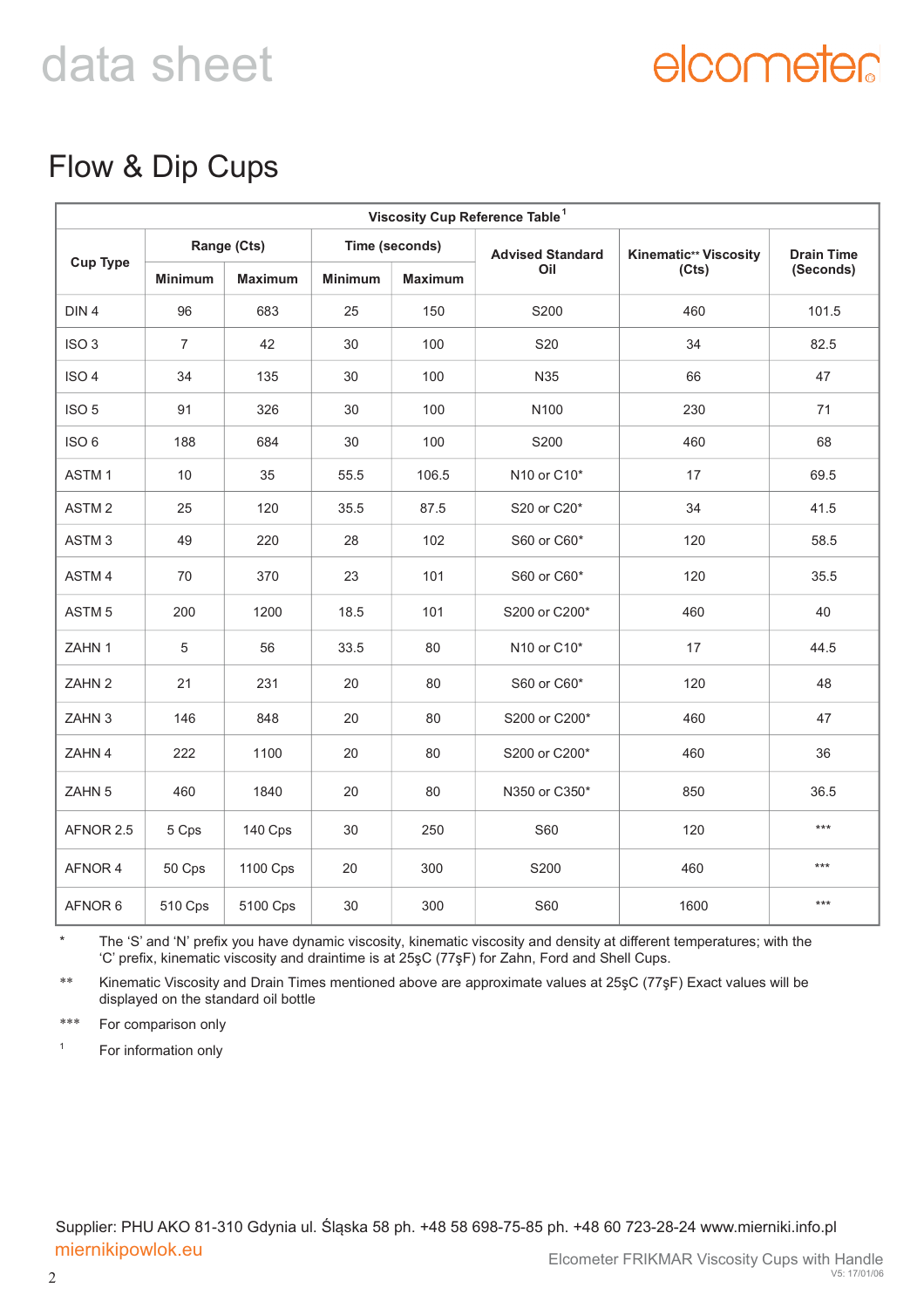# elcometer

### Elcometer 2410 Viscosity Standard Oils for Calibration



### **Elcometer 2410 Viscosity Standard Oils for Calibration**

In order to check your viscosity cup's calibration or to certify for ISO purposes, it is imperative that you use viscosity standards.

Standard oils have a specific drain time, dependant on the viscosity cup type (Ford, Shell, Zahn, etc), and the orifice or cup number used.

To check the viscosity cup, simply use the standard viscosity oils in place of your liquid and measure the drain time.

(˝ Litre/1 Pint).

Elcometer 2410 Viscosity Standard Oils for Calibration

| Model              | <b>Description</b>                                   | <b>Part Number</b> |
|--------------------|------------------------------------------------------|--------------------|
| Elcometer 2410/1   | Canon Standard Viscosity Oil S20 - 31 CPS at 25°C    | K0002410M001       |
| Elcometer 2410/2   | Canon Standard Viscosity Oil S60 - 100 CPS at 25°C   | K0002410M002       |
| Elcometer 2410/3   | Canon Standard Viscosity Oil S200 - 400 CPS at 25°C  | K0002410M003       |
| Elcometer 2410/4   | Canon Standard Viscosity Oil S600 - 1400 CPS at 25°C | K0002410M004       |
| Elcometer 2410/11  | Canon Standard Viscosity Oil N10 - 15 CPS at 25°C    | K0002410M011       |
| IElcometer 2410/12 | Canon Standard Viscosity Oil N100 - 210 CPS at 25°C  | K0002410M012       |
| Elcometer 2410/13  | Canon Standard Viscosity Oil N350 - 750 CPS at 25°C  | K0002410M013       |
| Elcometer 2410/21  | Canon Standard Viscosity Oil C20 - 34 CPS at 25°C    | K0002410M021       |
| Elcometer 2410/22  | Canon Standard Viscosity Oil C60 - 120 CPS at 25°C   | K0002410M022       |
| Elcometer 2410/23  | Canon Standard Viscosity Oil C100 - 230 CPS at 25°C  | K0002410M023       |
| Elcometer 2410/24  | Canon Standard Viscosity Oil C200 - 460 CPS at 25°C  | K0002410M024       |
| Elcometer 2410/25  | Canon Standard Viscosity Oil C350 - 850 CPS at 25°C  | K0002410M025       |
| Elcometer 2410/26  | Canon Standard Viscosity Oil C600 - 1600 CPS at 25°C | K0002410M026       |

Supplier: PHU AKO 81-310 Gdynia ul. Śląska 58 ph. +48 58 698-75-85 ph. +48 60 723-28-24 www.mierniki.info.pl miernikipowlok.eu